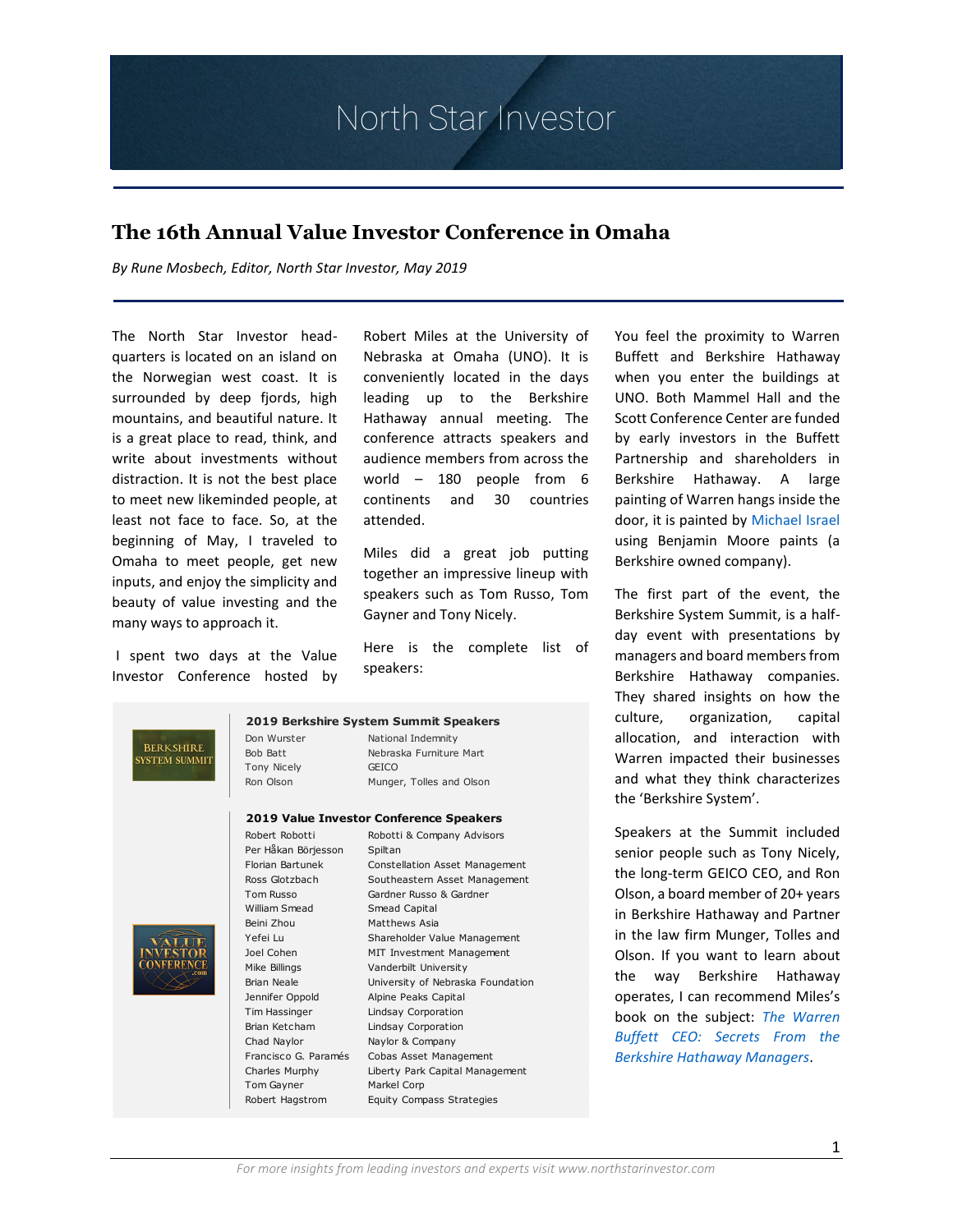Right after the Summit, the actual Value Investor Conference started. Many different areas were covered by the presenting portfolio managers. The focus was mostly on investment philosophy and process, but also on specific investment cases. Below are some highlights from three of the presentations:

#### **Charles Murphy, Liberty Park Capital Management**

Charles Murphy is the founder and portfolio manager of Liberty Park Capital Management in Austin, Texas. He presented Liberty Park's interesting and highly specialized investment strategy and talked about how they have built a moat that helps them maximize the true repeatable alpha.

Murphy invests in small- and microcap companies with a niche focus on more complex, multi-industry, and cyclical businesses that require time and experience to understand. The skills and knowledge required for these investments are rarely scalable and most investors will not

spend the time to learn about all the potential drivers. Murphy sees less competition in this area and more volatility. He has built a unique knowledge base by following these companies longer than most, in some cases longer than the current management teams have been in place.

It has taken several years to build a catalog of the 800 companies that fit their criteria. They have gone through all the companies, read the 10Ks, talked to management, done the research and cataloged it. They have front-end loaded the research and tried to become some of the foremost experts on each company they follow. They rarely invest in companies they have known for less than two years.

The 200–300 most interesting and relevant companies in their catalog are followed on a regular basis to find opportunities as they arise. This leads to a portfolio of 40–50 long and short investments in the Liberty Park Fund and 10–15 long



*Murphy on the right also led a panel debate with university endowment investors.* disagree with. *On the left UNO's Derek Geschwender makes sure that the technology works seamlessly.*

investments in the select opportunities fund.

Liberty Park owns many niche market leaders. The companies in the portfolio are not viral growth names, but some of the greatest compounders started in this space.

According to Murphy, generalists often mistake cyclical strength or weakness as secular. They extrapolate the recent past, buy high, and sell low. People also tend to focus too much on low PEs. Companies often look cheap on PE at the top of the cycle, but earnings will come down as the cycle reverses and the share price will follow. You need to understand the industries well to be able to navigate successfully.

### **Robert Robotti, Robotti & Company Advisors**

Robert Robotti is the President and Chief Investment Officer of Robotti & Company. He founded the company in 1983. It is a valuefocused New York-based boutique. Robotti talked about his investment approach, the opportunities he sees in today's market and went through his investment case for Subsea 7.

Robotti has a contrarian approach to cyclical investing. He sees a lot of opportunities in small-cap value stocks after ten years of underperformance. Most investors avoid near-term uncertainty and a contrarian view is difficult even for a value investor. However, with the right framework, deep industry knowledge, and the right investor base, you can take advantage of this and invest in things that others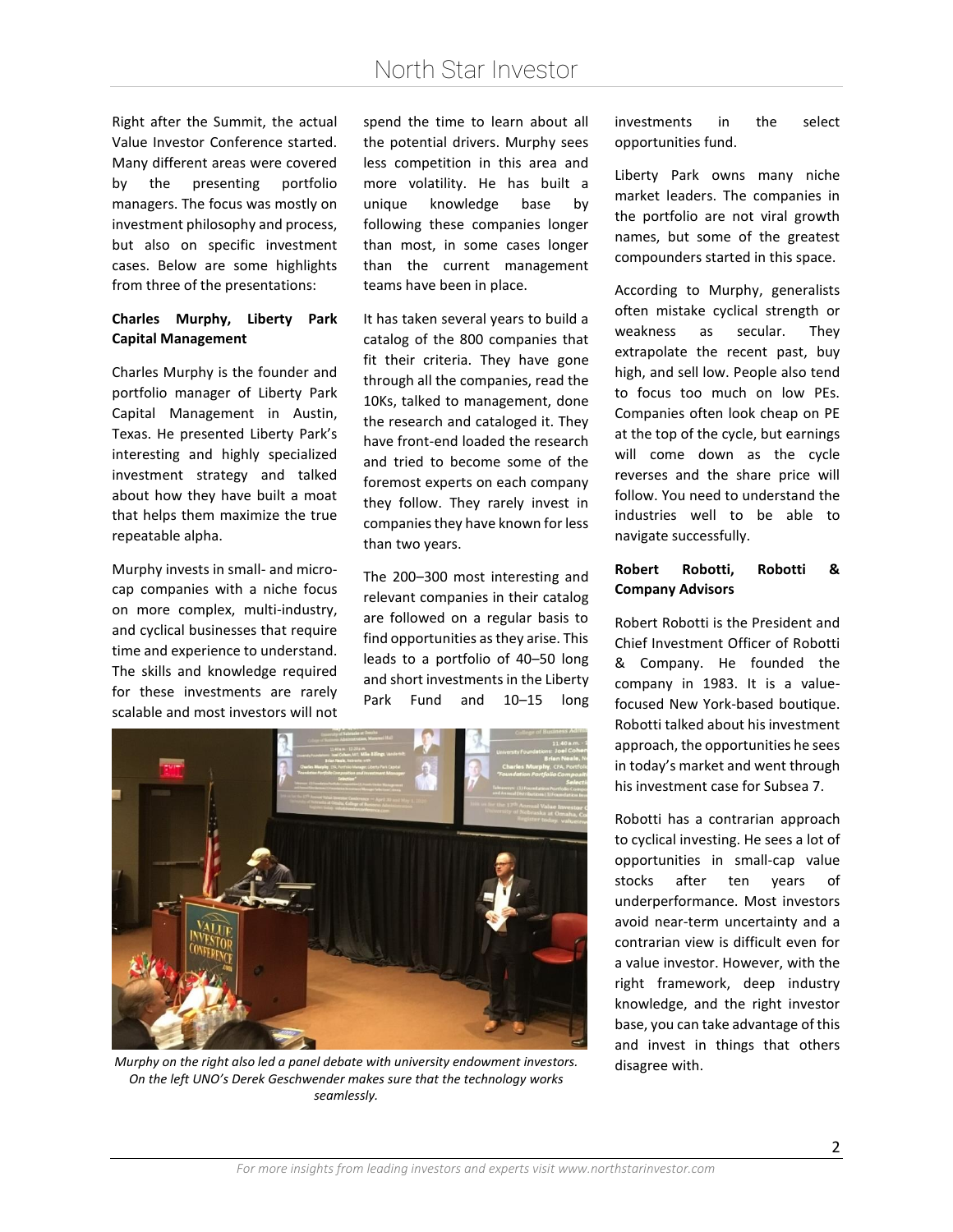According to Robotti, cyclical companies with a low valuation and a competitive advantage can give great returns if you are able to invest at a good time in the cycle. The process is often the same. The valuation discount in cyclical companies continues to grow in a downturn and you are likely to be too early when you buy. So, you need to have conviction and be able to increase your position when the stock gets even cheaper.

Robotti went through their highest conviction energy investment idea, Subsea 7. He believes that the company has a durable competitive advantage and that long-term dynamics are in place for significant growth:

Subsea 7 is a global leader in seabed-to-surface engineering, connecting seabed wellhead structures to surface production facilities. Industry headwinds, revenue declines and margin compression in recent years have driven companies out of business and led to an oligopolistic market with barriers to entry that continue to increase over time.

Robotti described how the activity level in the offshore oil market is now growing. Four hundred fields are identified, half of which are economic at a USD 45 oil price. And the cash flows are good at large oil companies.

The addition of offshore gas also being economic today is another tailwind. One third of the fields that are to be developed by Subsea 7 are natural gas.

Few can do what Subsea 7 does. Several companies have tried to enter the industry in the past, but



*Robotti presenting his investment case for Subsea 7*

have failed. Subsea 7 generates 0.8 dollars on service during the lifespan of the project for every 1 dollar they generate from the project upfront. They also have a renewables business. The vessels they use can install offshore wind farms and they provide service for 20–30 years for these assets after installation.

Kristian Siem is the chairman and Robotti believes he is a great capital allocator. Subsea 7 has a net cash position, they utilized the downturn to buy back more than 5% of their shares and to buy a competitor who had gone into bankruptcy.

Robotti also expects the alliance with Schlumberger to be valuable. Together they cover the whole process and can operate as a onestop shop. Schlumberger needs a partner in this area, and it is not an unlikely scenario that they will end up buying Subsea 7.

Robotti admits that they were too early, as is often the case in these investments, and that they should

have waited two years to get into it. He stresses that you need the conviction and a long time horizon if you want to invest in these kinds of companies. They own a portfolio of companies like Subsea 7, which makes it easier to wait as different cases play out at different times. In general, they see a lot of similar opportunities like this in today's market.

The stock trades at 6x EV/EBITDA and Robotti believes that EBITDA margins can expand from the current level of 15% to 20–30% longer term.

### **Yefei Lu, Shareholder Value Management**

Yefei Lu is a portfolio manager at Shareholder Value Management AG, a value-investment company based in Frankfurt, Germany. He is also the author of the book *[Inside](https://www.amazon.com/Inside-Investments-Warren-Buffett-Publishing/dp/0231164629)  [the Investments of Warren Buffett:](https://www.amazon.com/Inside-Investments-Warren-Buffett-Publishing/dp/0231164629)  [Twenty Cases](https://www.amazon.com/Inside-Investments-Warren-Buffett-Publishing/dp/0231164629)*.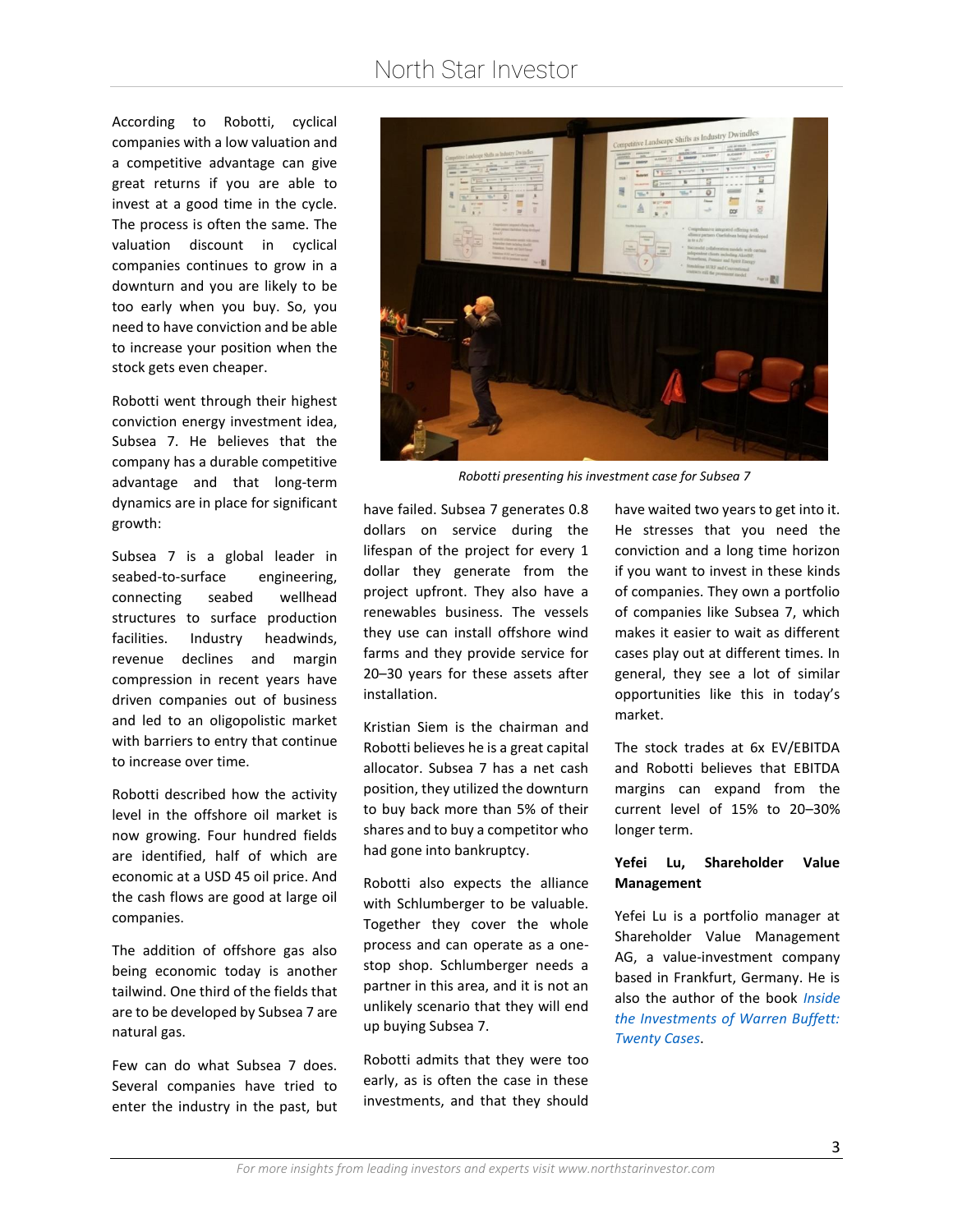In the book he takes an in-depth look at Warren Buffett's investments from the perspective of a potential investor at the times when Buffett made the investments.

There is a lot of interesting information in Lu's book and it's fun to see the old documents that Buffett had available to assess his investments. Here is a link to the [1987 Coca Cola annual report,](http://insidebuffett.com/wp-content/uploads/2016/07/1987-Coca-Cola-Annual-Report_Complete.pdf) the last report available to Buffett before he made his investment in the company.

The cases in the book span from Buffett's 1958 investment in Sanborn Map Company to his 2011 IBM investment. They are selected as they either taught a special lesson in Buffett's career or made up a big part of his AUM at the time.

Lu went through a couple of cases from his book and shared some of the key takeaways he gained writing it:

#### *The importance of strong long-term growth drivers*

When Lu went through 10 years or more of financials of Buffett's past investments from the time the investment was made, he found that most had extremely consistent revenue and earnings growth in the preceding years. Buffett clearly valued consistent historical financials and good data. Most of the companies grew revenue and earnings in eight or nine years out of the prior ten. Less than 5% of today's investment universe lives up to this.

Lu emphasized how important it is to identify and understand the longterm structural growth drivers that



*Portfolio manager and author Yefei Lu*

can support this kind of future growth, preferably for decades, just as in cases such as Coca Cola or American Express. Time should be spent determining the drivers and the level of earnings in 5 or 10 years rather than on next year's earnings forecast, and the growth should be supported by a high ROTCE (return on tangible capital employed).

#### *Let investment opportunities drive your style*

Buffett had many skillsets and styles. Lu believes you need multiple skillsets to be able to consistently find opportunities. You should be able to do at least three to four kinds of investments and let the opportunities drive your investments, not the other way around.

If you can only do one type of investment (either industry or style) you will be forced to lower your hurdle rate when this type of investment is in favor and overpriced. Buffett matched his investment strategy to the market conditions and to his setup.

### *The importance of carefully evaluating management*

Buffett spent a lot of time directly with the management of the companies he invested in. He usually didn't have just one or two meetings. He often had personal relationships with the managers for decades.

He understood the person and had a long-term dialog with them. He looked for integrity, capital allocation skills, and a history of operational success. He seemed to value owner-managers or managers with a long history with the company and who cared deeply about the company they ran.

#### **Meeting audience and speakers**

Almost as important as the quality of the presentations is the opportunity to meet and get inputs from other investors and presenters. It was interesting to meet the diverse group of people with a common interest in value investing.